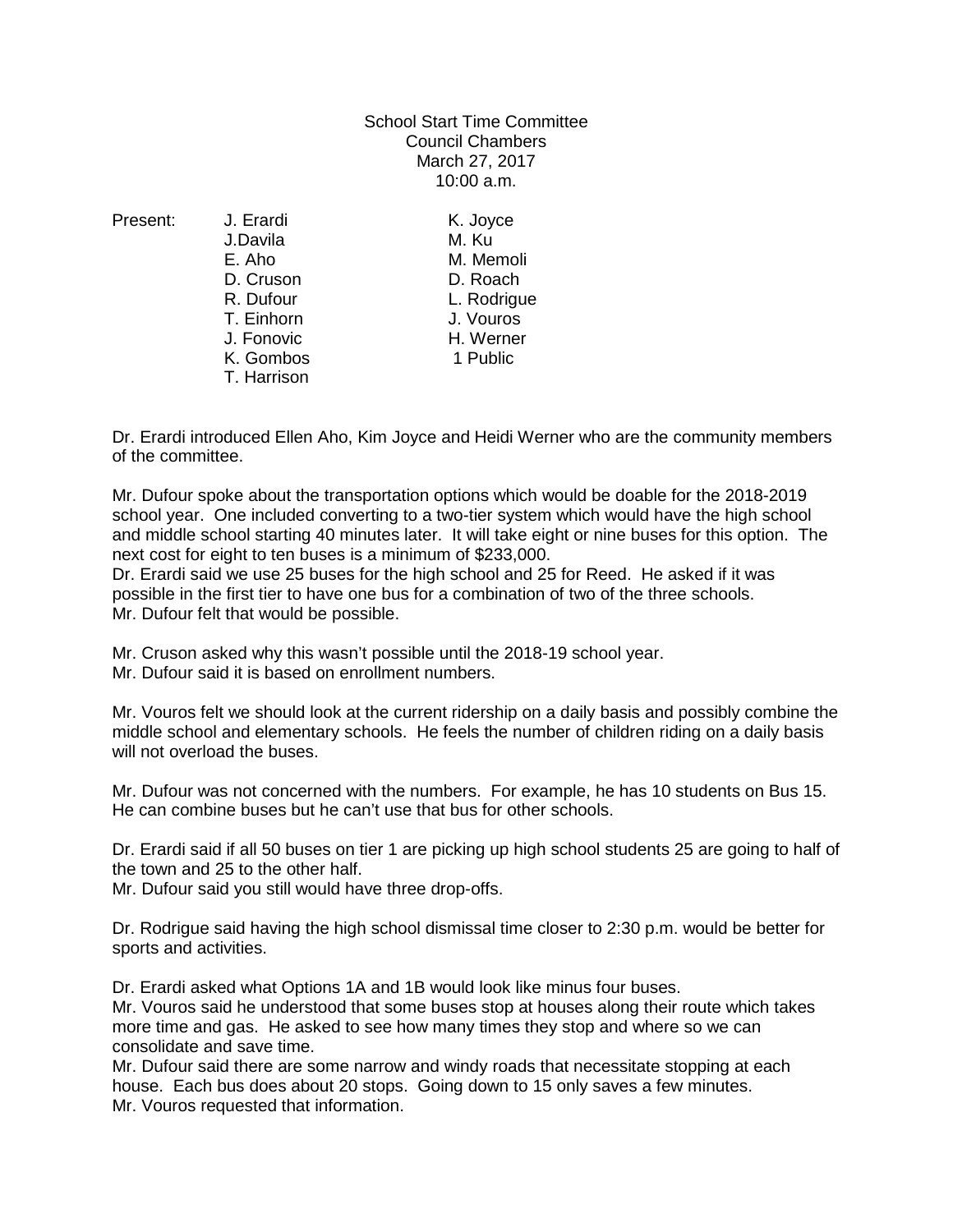Mr. Harrison said that Route 34 and Wasserman Way traffic is better at 7:00 than 8:00. Also, the 2:30 dismissal time from the teacher standpoint with a longer school day may be a problem as many live in other towns and it could cause childcare issues.

Dr. Erardi said we have to decide what is best for children and anyone involved will have to make adjustments.

Mr. Dufour said that regarding Options 2A and 2B, it would be possible to reduce a bus every year.

Dr. Erardi said Option 2A doesn't address our work as the high school still starts early.

Dr. Gombos said the sleep research goes from middle school to high school. We can flip the middle school and elementary schools.

Dr. Erardi doesn't think Option 2 meets our charge.

Mr. Cruson likes having Options 2A and 2B as a fallback.

Dr. Erardi asked how many buses ran at capacity.

Mr. Dufour said there were a few in the Yogananda area. The buses are never at capacity for Reed or the elementary schools.

Dr. Erardi asked if we only look at no cost opportunities or do we bring an increase to the Board. Mr. Cruson said he would have liked more options including any cost increases.

Mrs. Ku also felt more options would be good. She asked if we reduced the 2 tiers how difficult would it be to have elementary and Reed and the middle school and high school ride together.

Mr. Dufour said we had Hawley and Reed together but it didn't work well. Also, Reed students are there 20 minutes longer. The routes are designed to finish at the elementary schools.

Dr. Erardi asked him to look at staggering the start time for Reed if you have Reed with elementary runs.

Mr. Dufour said the elementary schools take 10 minutes to load the buses.

Dr. Erardi asked to set up a meeting with Mr. Dufour, Mr. Cruson, Mr. Harrison, Mrs. Ku, Mr. Bienkowski and Mrs. Vadas to discuss next steps. Monday we will end the conversation on transportation and break into work groups. The question is how Options 1A or 1B be done without any cost and what would happen if we moved Reed to the elementary second tier.

Mrs. Aho said her daughter waited a long time for her middle school bus last year. Combining different schools on the same bus there needs to be a concern for those who have to wait too long at their school.

Mr. Vouros asked for information on Option 3.

Mr. Dufour said that option is if you put Reed and the middle school on tier one and the high school on tier two.

Mrs. Davila said that some parents want older siblings home to care for the younger children. Mrs. Ku said that was a big issue